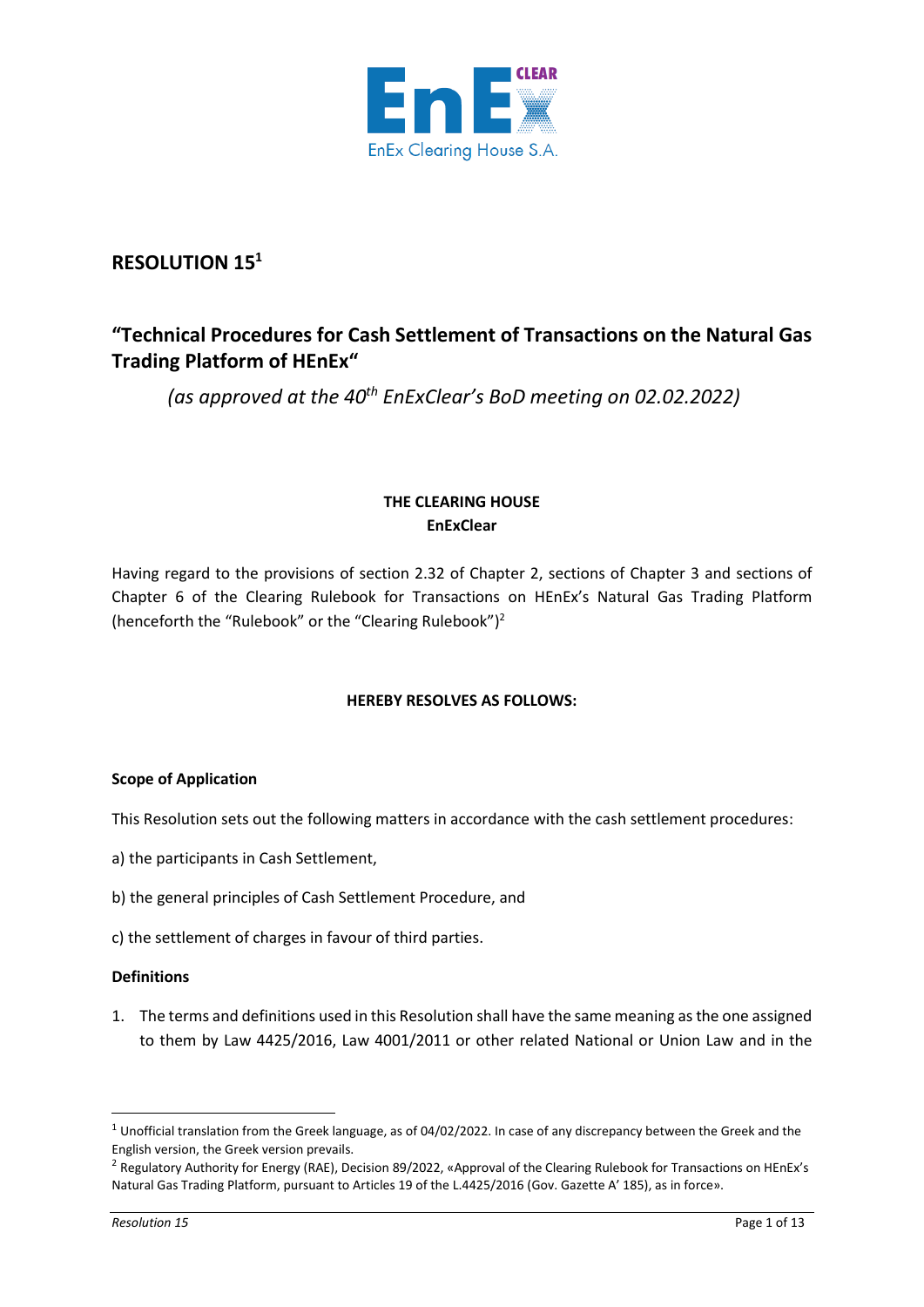

Clearing Rulebook, as well as any Resolutions issued in its implementation, unless otherwise expressly stipulated.

2. In every case, the provisions of this Resolution are interpreted in accordance with the rules and principles provisioned in the Scope of Application of the Clearing Rulebook.

# **Article 1. Participants in Cash Settlement**

# **1.1 Participating Entities**

- 1. The fulfilment of all kinds of monetary obligations and claims of Clearing Members which arise from the clearing of transactions on the Natural Gas Trading Platform of HEnEx in accordance with the Clearing Rulebook, is carried out by EnExClear through TARGET2-GR, the Cash Settlement System, of the Bank of Greece, in accordance with Guideline ECB*/*2012/27 of European Central Bank, on a Trans-European Automated Real-time Gross settlement Express Transfer system (TARGET2), as in force from time to time (henceforth "TARGET2-GR Operating Regulations") and the terms hereof.
- 2. Ιn respect of cash settlement conducted through TARGET2-GR, participants also include Settlement Banks, as defined in the Operating Regulation of the Real-time Gross settlement Express Transfer system TARGET2-GR (henceforth the "Settlement Banks"), acting on behalf of Clearing Members in accordance herewith and the specific terms of Annex I hereof, which is attached hereto and forms an integral part of this Resolution (henceforth "Annex I").

## **1.2 Cash Settlement Accounts**

- 1. For the purposes of cash settlement, each Clearing Member must keep Cash Settlement Accounts at cash settlement entities with which EnExClear is contractually affiliated in accordance with the Rulebook and the terms hereof. The Settlement Banks must keep, under their Payments Module Account (PM) in TARGET2-GR, a sub-account, in the sense of the TARGET2-GR Operating Regulations, for each Clearing Member to which they provide relevant services in accordance with the stipulations of Annex I. Each sub-account opened by a Settlement Bank for a Clearing Member constitutes a Cash Settlement Account for the purposes of settlement in accordance with the terms of this Resolution.
- 2. Cash Settlement Accounts are displayed in the Clearing System, showing the cash debit or credit balance, which the Clearing Member must either pay or entitled to receive from them respectively.
- 3. Each Clearing Member must disclose to EnExClearthe IBAN numbers of Cash Settlement Accounts, through which it will fulfil its cash settlement obligations/claims, as well as the payment of fees in favour of EnExClear or third parties that have appointed EnExClear as being responsible for their collection. Specifically, with respect to cash settlement carried out through TARGET2-GR, in addition to the Clearing Member, the Settlement Bank too has an independent obligation to disclose to EnExClear the details of a sub-account which it opens for a Clearing Member in accordance with the stipulations of Annex I.
- 4. In the event of the mandatory deletion of a Settlement Bank as such, by way of indication due to the revocation of its operating licence or its becoming subject to insolvency proceedings, and consequently the cessation of the relevant services provided by it in accordance with TARGET2-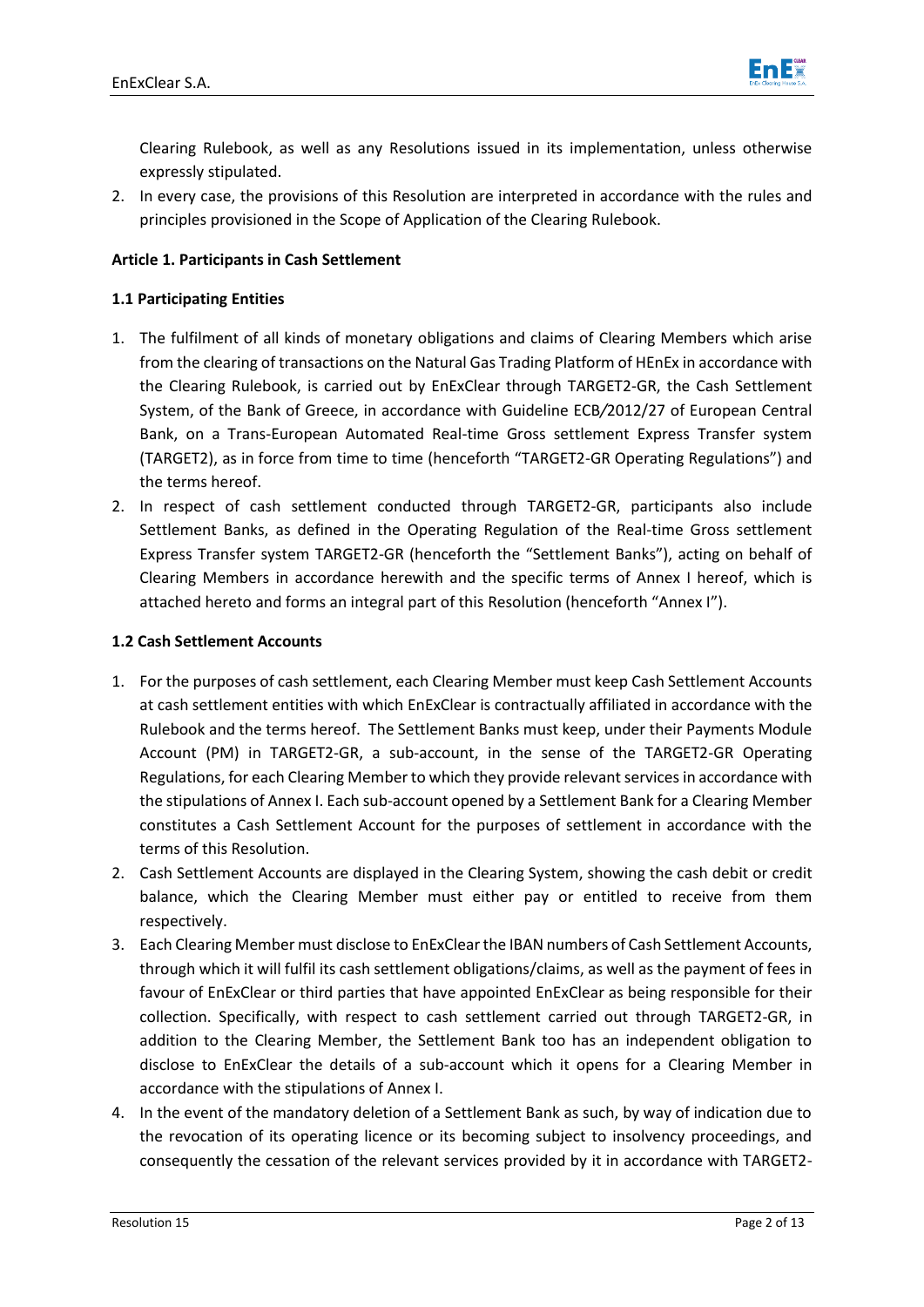

GR Operating Regulations, the Clearing Member may, temporarily and until the opening of a new sub-account or sub-accounts for it by another Settlement Bank, make use of the alternative procedures, according to relevant instructions of EnExClear for the fulfilment of cash settlement obligations. In such a case, the Clearing Member must take immediate steps to secure the respective services from another Settlement Bank.

# **1.3 Notification and verification of data**

- 1. Clearing Members must provide all data and information requested by EnExClear in connection with their Cash Settlement Accounts provided herein and their obligations emanating therefrom. They must also notify EnExClear of any change to the data on the basis of which the relevant Accounts were opened. In addition to Clearing Members, Settlement Banks also have an independent obligation to disclose to EnExClear any changes in the data of sub-accounts they keep in TARGET2-GR for Clearing Members.
- 2. EnExClear has a legal right, in the framework of gathering and verifying the data submitted for the purpose of opening and keeping the above Accounts, to exchange any necessary data with the competent supervisory authorities, the cash settlement agent, HEnEx, and with any other party involved in the settlement of transactions, adhering to the provisions on professional secrecy personal data protection.

## **Article 2. General principles of Cash Settlement**

# **2.1 Cash Settlement in cycles**

- 1. Cash settlement of transactions takes place on a daily basis, in cycles as stipulated by the procedures of EnExClear. Clearing Members are informed accordingly through the Clearing System or by any other appropriate means of notification and communication.
- 2. Cash settlement transactions, which cannot be settled within a certain cycle on a settlement day, due to non-fulfilment of the settlement terms that govern them, are automatically transferred to the next each time cycle in accordance with the technical procedures of the Clearing System.

## **2.2 Terms of Cash Settlement**

- 1. Cash Settlement of Transactions is carried out between EnExClear and its Clearing Members.
- 2. Cash Settlement is carried out per Clearing Member, Clearing Account and Cash Settlement Account. Cash claims and corresponding obligations, which are settled on the same Settlement Day are subject to netting. Specifically, the various kinds of rights and fees are not subject to netting against other cash obligations, claims and charges of EnExClear or of third parties when EnExClear has been assigned responsibility for their collection and they are counted, where applicable to the beneficiary.

## **Article 3. Settlement of charges in favour of third parties**

EnExClear implements the necessary procedures for the payment of any amounts that may be due from time to time in favor of third parties, including taxes and/or other charges in accordance with legislation in force, which are connected with the transactions it is settling.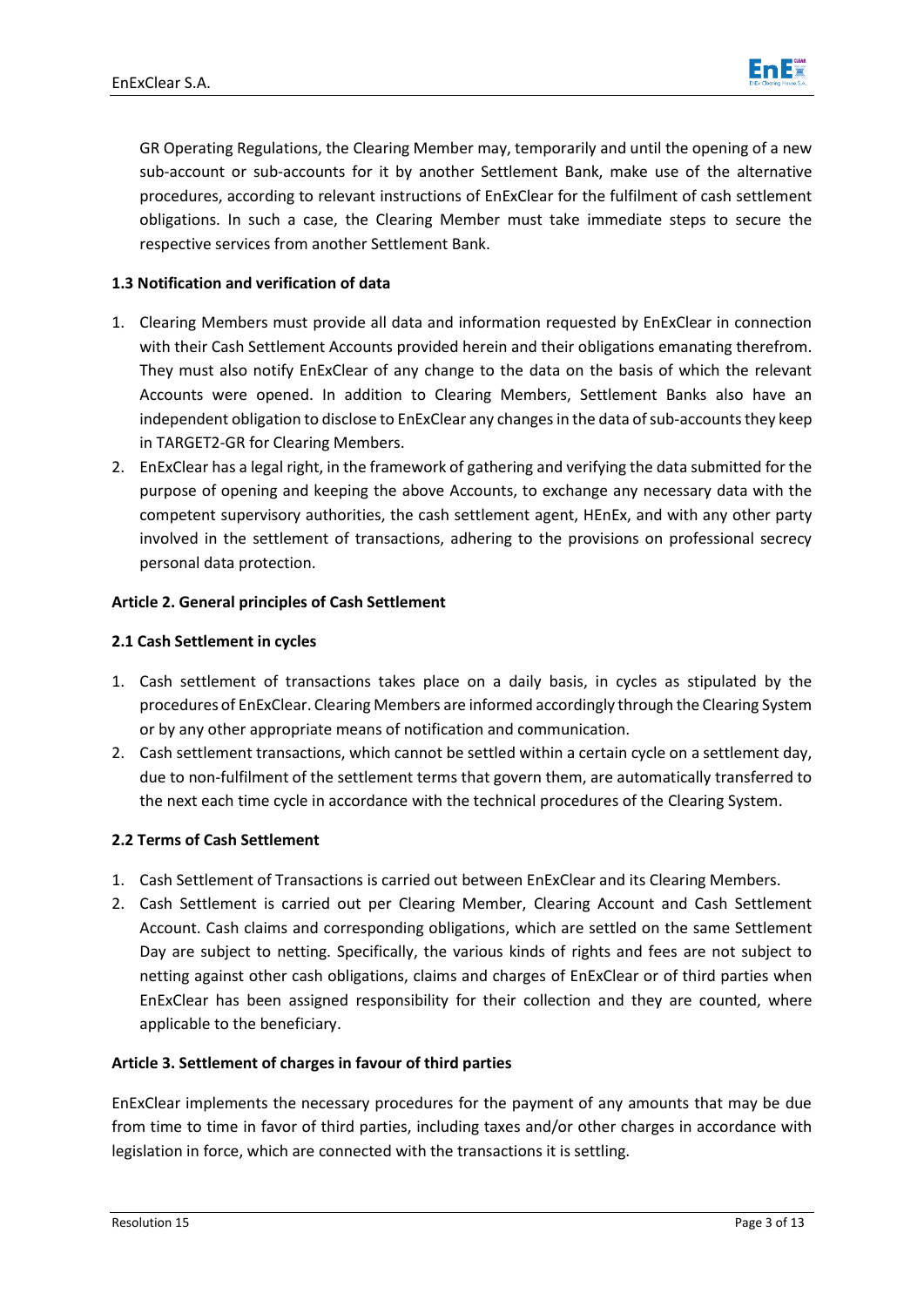

# **Article 4. Self – Billing Procedure**

Participants outsource EnExClear, irrevocably and for an unlimited time invoicing of their Natural Gas transactions to EnExClear (Self-Billing). Through the Self-Billing procedure, Participants irrevocably outsource EnExClear issuing the invoices of their transactions, instead of them and on their behalf, in accordance with the self-billing procedure of Article 8 par. 5 of L. 4308/2014 of Greek Generally Accepted Accounting Principles.

The billing outsourcing (Self-Billing) to EnExClear is performed after a prior agreement of the parties that is reflected in the application of each Participant to participate in the Natural Gas Trading Platform of HEnEx.

EnExClear delivers to the Participants the invoices issued through the self-billing procedure, accompanied with any necessary supporting information within a reasonable time.

The Participants remain obliged to comply with their legal obligations to ensure the issuance of invoices and other legal obligations (accounting, tax, reporting), as well as any other relevant liability. EnExClear is not liable for the non-compliance of the above legal obligations on behalf of each Participant. The Participants undertake the obligation to provide EnExClear with timely and valid information (e.g. full name and distinctive title, Commercial Registry No, VAT identification number) and any other information and evidence, in order EnExClear to fulfil the Self-Billing procedure.

# **Article 5. Entry into force**

This Resolution enters into force as of 04/02/2022.

This Resolution is to be posted on the website of EnExClear [\(www.enexgroup.gr\)](http://www.enexgroup.gr/).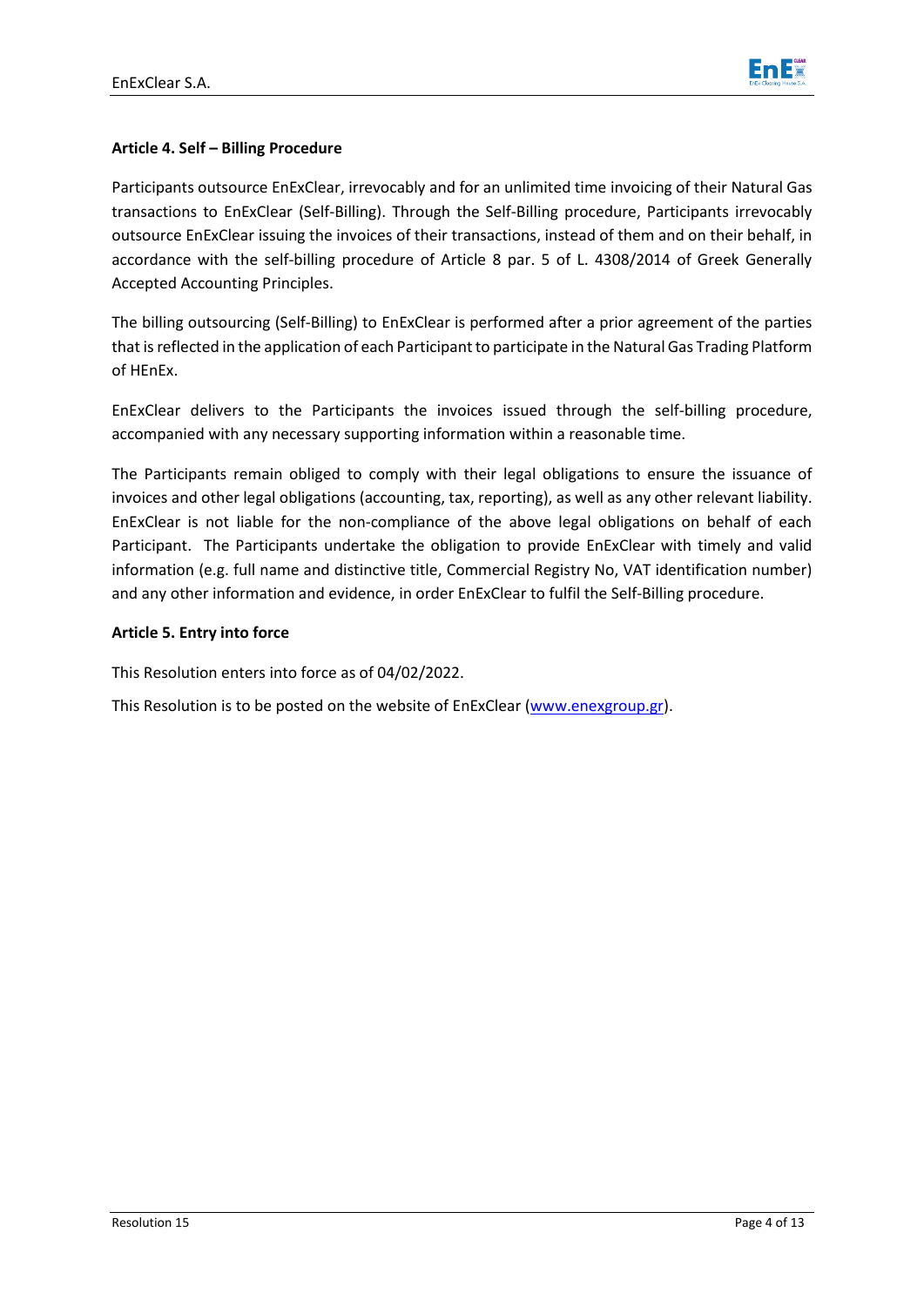

#### **ANNEX I**

# **"Samples of Declarations by Settlement Banks and Clearing Members in respect of TARGET2-GR"**

# **Sample 1**

To EnEx Clearing House S.A. (EnExClear) EnEx Member Support Department 110, Athinon Ave. 104 42 Athens, Greece

Athens, ...........

# **DECLARATION & SPECIAL TERMS ON THE PROVISION OF SETTLEMENT BANK SERVICES TO THE ENEXCLEAR ANCILLARY SYSTEM IN THE FRAMEWORK OF TARGET2-GR**

The legal entity with the company name ............................................, having its registered office in ........................... at ..............................., with Tax Registration No. ........................., legally represented for the signing hereof by ......................................., which has the capacity of Participant in TARGET2- GR and will act as Settlement Bank as stipulated more specifically below (hereinafter "Settlement Bank"),

## **Taking into account:**

1) Guideline ECB/2012/27 "on a Trans-European Automated Real-time Gross settlement Express Transfer system (TARGET2)", as in force from time to time.

2) The Regulation on the Operation of the Real-time Gross settlement Express Transfer system TARGET2-GR (hereinafter "TARGET2-GR Operating Regulation") dated 22/6/2015, as in force.

3) The fact that EnExClear, acting as Clearing House, in accordance with article 13, par. 2 and article 19, par.1 of Law 4425/2016, performs the cash settlement of trades on the Natural Gas Trading Platform of HEnEx within the framework of the provision of relevant services to the Clearing Members of the EnExClear System.

4) The fact that the cash settlement of these trades is carried out through TARGET2-GR (as a component of TARGET2), which is operated by the Bank of Greece, in accordance with the provisions of TARGET2-GR Operating Regulation, as well as the fact that EnExClear's relevant Clearing System, which is an "ancillary system" in the sense of TARGET2-GR Operating Regulation, (hereinafter "EnExClear Ancillary System"), has been connected with TARGET-2-GR.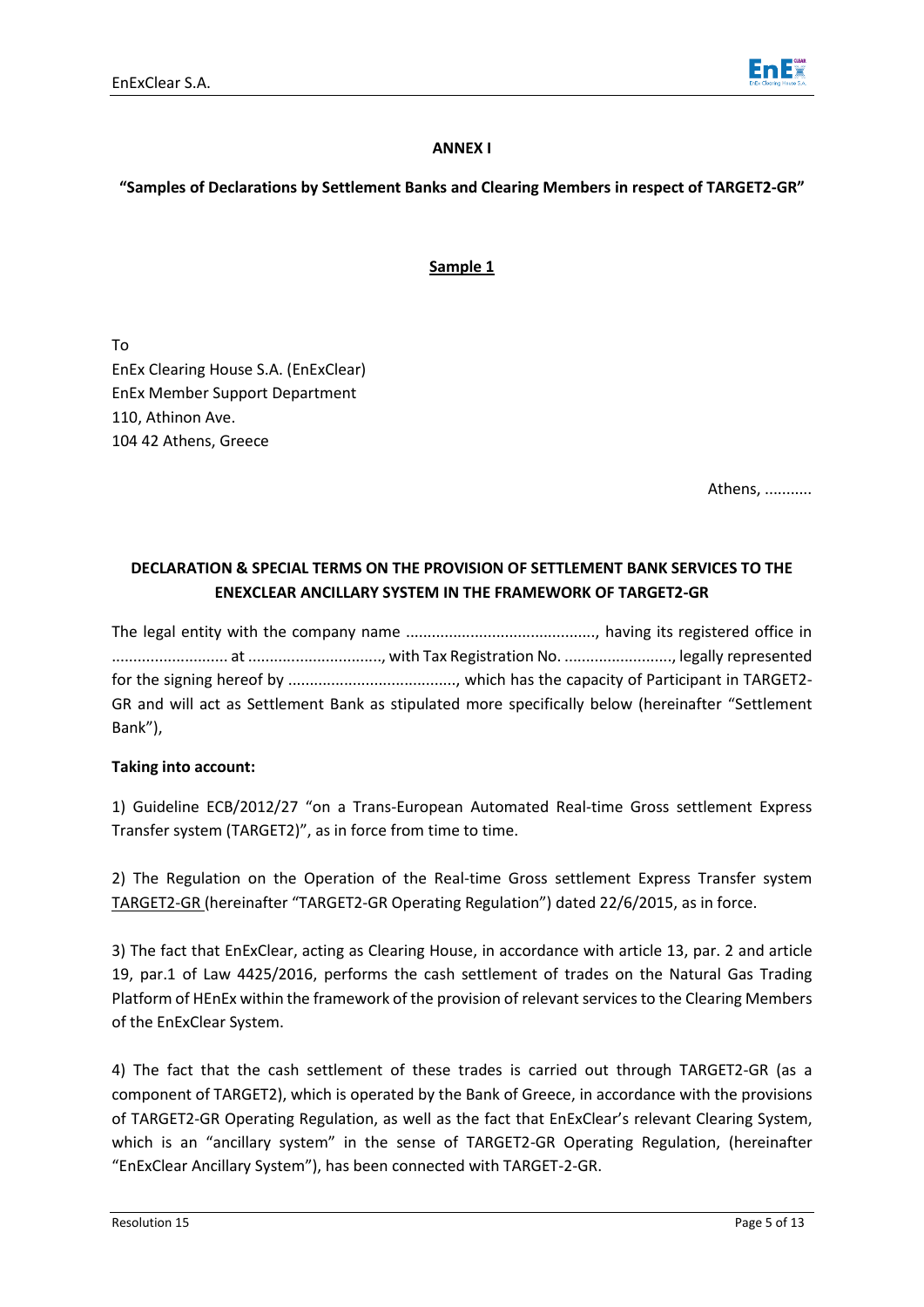

5) The terms of operation of settlement banks pursuant to TARGET2-GR Operating Regulations, which may provide cash settlement services, through TARGET2-GR at the Bank of Greece, to ancillary systems and to participants therein (Settlement Banks).

6) The declaration "TARGET2 form of collection of Static Data – Debit mandate for AS settlement –" (Form 2002) dated ............., as signed by the Settlement Bank and EnExClear and forwarded to the Bank of Greece, on the basis of which the Settlement Bank and EnExClear confirm that the Settlement Bank will act as such and will provide related services to the EnExClear Ancillary System.

## **Hereby declares:**

That it will act as Settlement Bank in the sense of TARGET2-GR Operating Regulations for the EnExClear Ancillary System and will provide all relevant services to EnExClear and to its Clearing Members in accordance with TARGET2-GR Operating Regulations as well as with the pertinent stipulations set out in the procedures of EnExClear. To this end, it solemnly declares that it shall sign all necessary documents indicated to it by the Bank of Greece and EnExClear and perform all relevant actions as may be indicated by the aforesaid entities, unreservedly accepting any and all obligations emanating from the aforementioned capacity as well as its more specific obligations arising from the Special Terms on the Provision of Settlement Bank Services to the EnExClear Ancillary System in the framework of TARGET2-GR to which it hereby accedes, as these terms are specified by EnExClear and are as follows:

## **Special Terms on the Provision of Settlement Bank Services to the EnExClear Ancillary System in the framework of TARGET2-GR (Special Terms)**

1. To facilitate the cash settlement of transactions on the Natural Gas Trading Platform of HEnEx that are settled through the EnExClear Ancillary System in the framework of TARGET2-GR, the following specific terms shall apply with respect to the provision of services by the Settlement Bank to EnExClear and Clearing Members in accordance with TARGET2-GR Operating Regulations and the procedures of EnExClear.

2. The Settlement Bank shall be obliged to:

- 2.1 Submit to EnExClear all necessary data and information, including the necessary use authorizations, according to the provisions of TARGET2-GR Operating Regulation, to enable EnExClear as an entity of the EnExClear Ancillary System to include the Settlement Bank in the list of settlement banks it forwards to the Bank of Greece, in accordance with TARGET2-GR Operating Regulation.
- 2.2 Notify EnExClear of any change to the data or information submitted to it under 2.1 above, so that EnExClear is in a position to provide the Bank of Greece on each occasion with an updated list of settlement banks in accordance with TARGET2-GR Operating Regulation.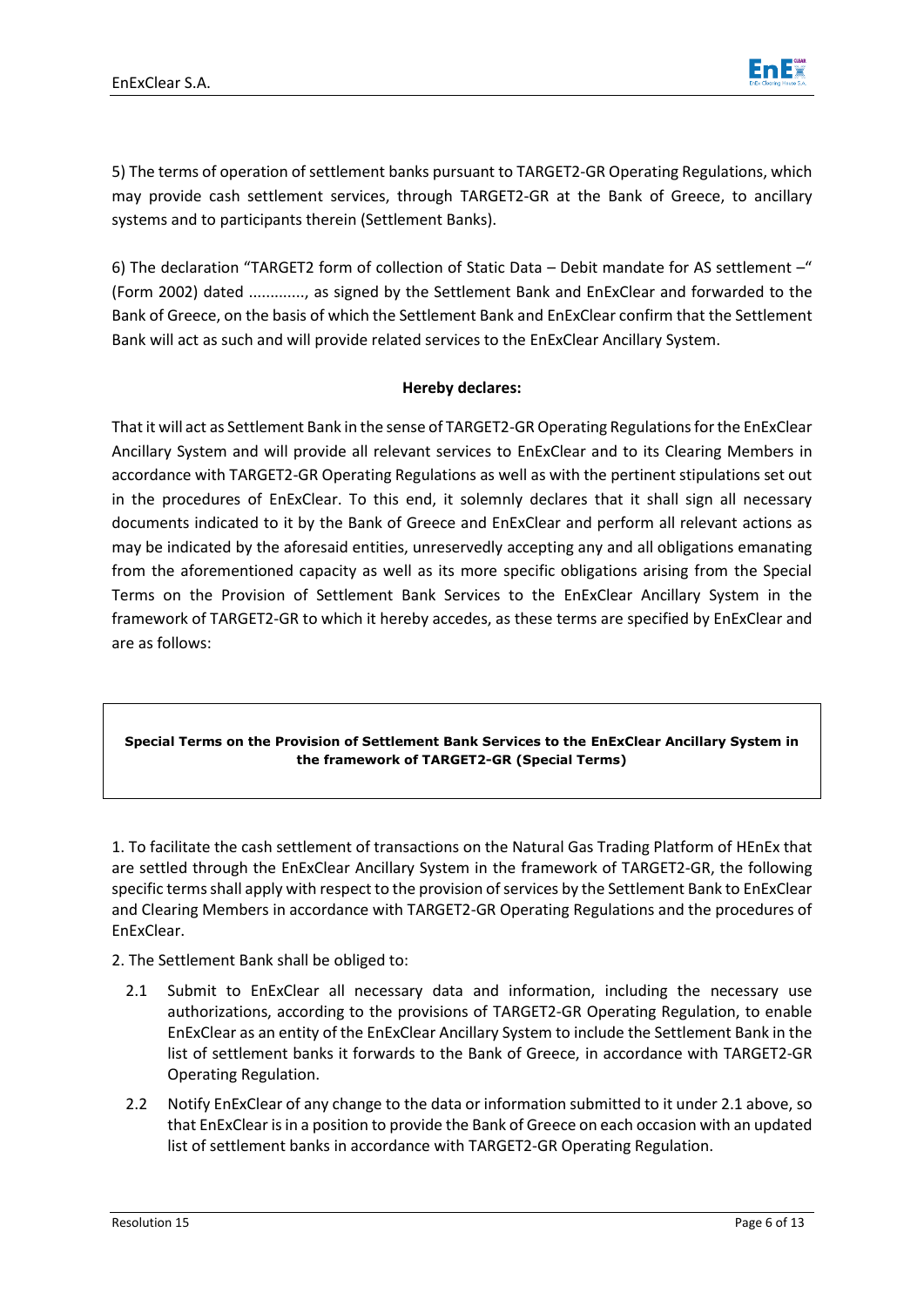

- 2.3 Comply with the terms of Settlement Procedure 6 Dedicated Liquidity as same is defined in TARGET2-GR Operating Regulations, according to which cash settlement is carried out in the EnExClear Ancillary System, or with the terms of any other settlement procedure that may be indicated by EnExClear on the basis of TARGET2-GR Operating Regulation.
- 2.4 Open and keep in its name a cash settlement account ("PM account" (Payments Module)) in TARGET2-GR at the Bank of Greece, in order to be able to submit payment orders or receive payments through TARGET2-GR, in accordance with the provisions of TARGET2-GR Operating Regulation.
- 2.5 Open and keep, according to EnExClear's instructions and always in compliance with TARGET2-GR Operating Regulation, one or more sub-accounts in the aforementioned, under 2.4 PM account, for the Clearing Members to which it provides the relevant services, including itself as Clearing Member whenever applicable, in order to serve any cash settlement needs, through TARGET2-GR at the Bank of Greece, with respect to any private settlement systems of the central counterparty or clearing systems with which EnExClear is connected. To open each sub-account, the Settlement Bank must complete the standard declaration "TARGET2 form collection of Static Data – Sub Account for dedicated liquidity – " (Form 1014) and submit it to the Bank of Greece, forwarding a copy thereof to EnExClear or through EnExClear in accordance with EnExClear's procedures. The Settlement Bank accepts EnExClear's right to designate the above sub-accounts with specific terms and characteristics, so that they can be distinguished in the cash settlement procedures and EnExClear can adequately verify that the sub-accounts and their Clearing Members are in order with regard to cash settlement.
- 2.6 Open, with a simple application filed by a Clearing Member, and keep forthe Clearing Member in TARGET2-GR a sub-account in its PM account, as specified in TARGET2-GR Operating Regulation, for the settlement of the Clearing Member's cash rights and obligations, as these arise from EnExClear's payment orders.
- 2.7 Keep a sub-account for each Clearing Member to which it provides services relating to:
	- 2.7.1 the settlement of the Clearing Member's cash rights and obligations resulting from transactions carried out on the Natural Gas Trading Platform of HEnEx and their clearing through the Clearing System operated by EnExClear;
	- 2.7.2 the settlement of the Clearing Member's cash rights and obligations arising from OTC transactions which are cleared by EnExClear;
	- 2.7.3 the payment by the Clearing Member of any taxes, charges and other fees in favour of EnExClear, HEnEx or other third parties, and
	- 2.7.4 the payments by the Clearing Member concerning cash collateral in favor of EnExClear or contribution to the Default Fund
	- 2.8 Take steps to ensure communication between each of the above sub-accounts of the Clearing Member and the commercial cash accounts indicated by it, so as to enable – in accordance with TARGET2-GR Operating Regulations and EnExClear's procedures – the necessary cash flows from the Clearing Member's commercial accounts to the respective sub-accounts at the Settlement Bank and vice versa, in order to achieve smooth operation of settlement. For the purpose of ensuring this communication, the Settlement Bank shall have access to the commercial cash accounts of the Clearing Member or, alternatively, the Clearing Member shall take steps to ensure that the necessary cash is transferred on each occasion to the Settlement Bank, through the relevant accounts and in accordance with the specific procedures to be agreed each time by the Settlement Bank and the Clearing Member.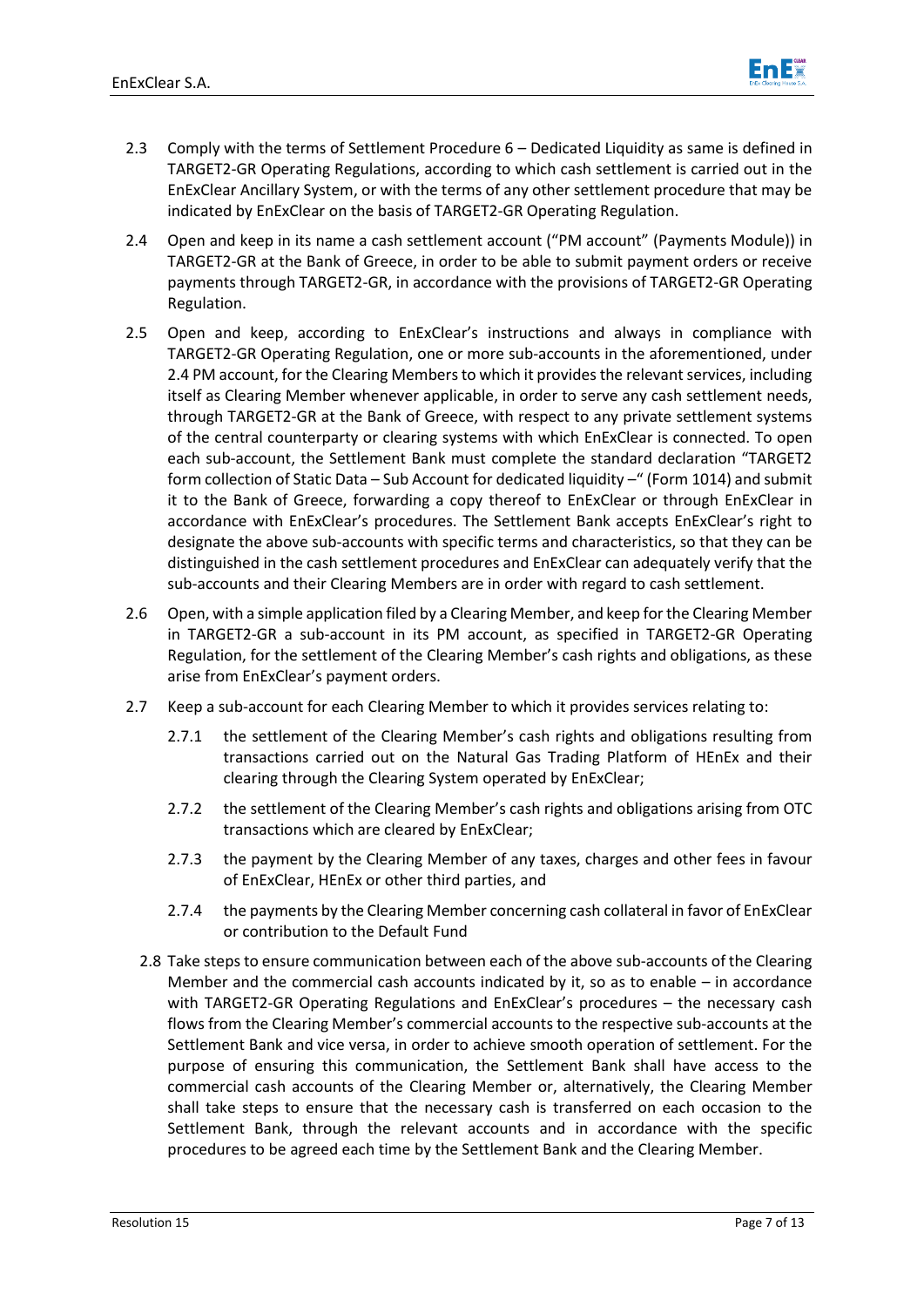

- 2.9 Carry out within the prescribed time limits the necessary debiting and crediting between the Clearing Member's sub-account and its PM Account in TARGET2-GR at the Bank of Greece in accordance with the relevant instructions of the Clearing Member, submitting payment orders or receiving payments through TARGET2-GR, in fulfilment of the Clearing Member's obligations in respect of EnExClear's Ancillary System. The Settlement Bank expressly acknowledges that EnExClear shall have every right to operate the Clearing Member's subaccounts, in accordance with the provisions of TARGET2-GR Operating Regulation.
- 2.10 Refrain from using/charging the balance of the Clearing Member's sub-account for any reason (for example, offsetting orretention) other than fulfilment of the Clearing Member's obligations within the framework of cash settlement.
- 2.11 Take all necessary steps, in the event a balance remains in the Clearing Member's subaccount after completion of the settlement procedure, to transfer such balance to the Clearing Member's commercial cash account either from the aforesaid sub-account or through its PM account in accordance with the provisions of TARGET2-GR Operating Regulation.
- 2.12 Promptly notify Clearing Members in the event of any failure, malfunction, technical problems in general or other emergencies that disrupt the operation of their respective subaccounts and in general affect the smooth operation of cash settlement.
- 2.13 Promptly notify EnExClear in the event of any failure, malfunction, technical problems in general or other emergencies that disrupt the operation of the sub-accounts of an individual Clearing Member or of all Clearing Members to which it provides services.
- 2.14 Have: a) specialised personnel for performing all operations relating to the carrying out and supervision of cash settlement, b) backup personnel, pursuant to the provisions of applicable legislation, for adequately covering its cash settlement needs, especially in cases of strike action by its employees, c) back-up systems for entering and storing all data relating to its operation as a Settlement Bank, as well as a disaster centre for handling and dealing with emergencies, especially in the event of malfunction of mechanisms connecting it to the Bank of Greece and, in general, to participants in the cash settlement, or any other emergency, which centre it shall activate in order to safeguard the proper functioning of the cash settlement process.
- 2.15 Maintain the necessary confidentiality with respect to all data and information contained in its electronic system, within the framework of its obligations as a Settlement Bank, as well as any other data and information that may come to its knowledge during the performance of activities relating directly or indirectly to its aforesaid obligations, for the entire duration of its operation as a Settlement Bank as well as after its completion , taking all necessary measures to prevent their disclosure, in whole or in part, to unauthorised third parties, organisations or services in general, with the exception of those cases in which the obligation to maintain confidentially or secrecy is not applicable on the basis of legislation and, by way of indication, within the framework of providing information to the competent supervisory or judicial authorities. To this end, it shall ensure that the above provisions are also observed by the persons it employs for its operation as a Settlement Bank. It is selfevident that the Settlement Bank may provide the above data and information pertaining to Clearing Members and EnExClear in the execution of its lawful duties.

3. The Settlement Bank must open and keep the above sub-accounts in accordance with these Special Terms. The Bank shall be responsible for the timely and correct forwarding to TARGET2-GR of the payment orders it receives from Clearing Members as well as for the timely and correct payment to Clearing Members of the payments it receives on their behalf through TARGET2-GR. Moreover, it shall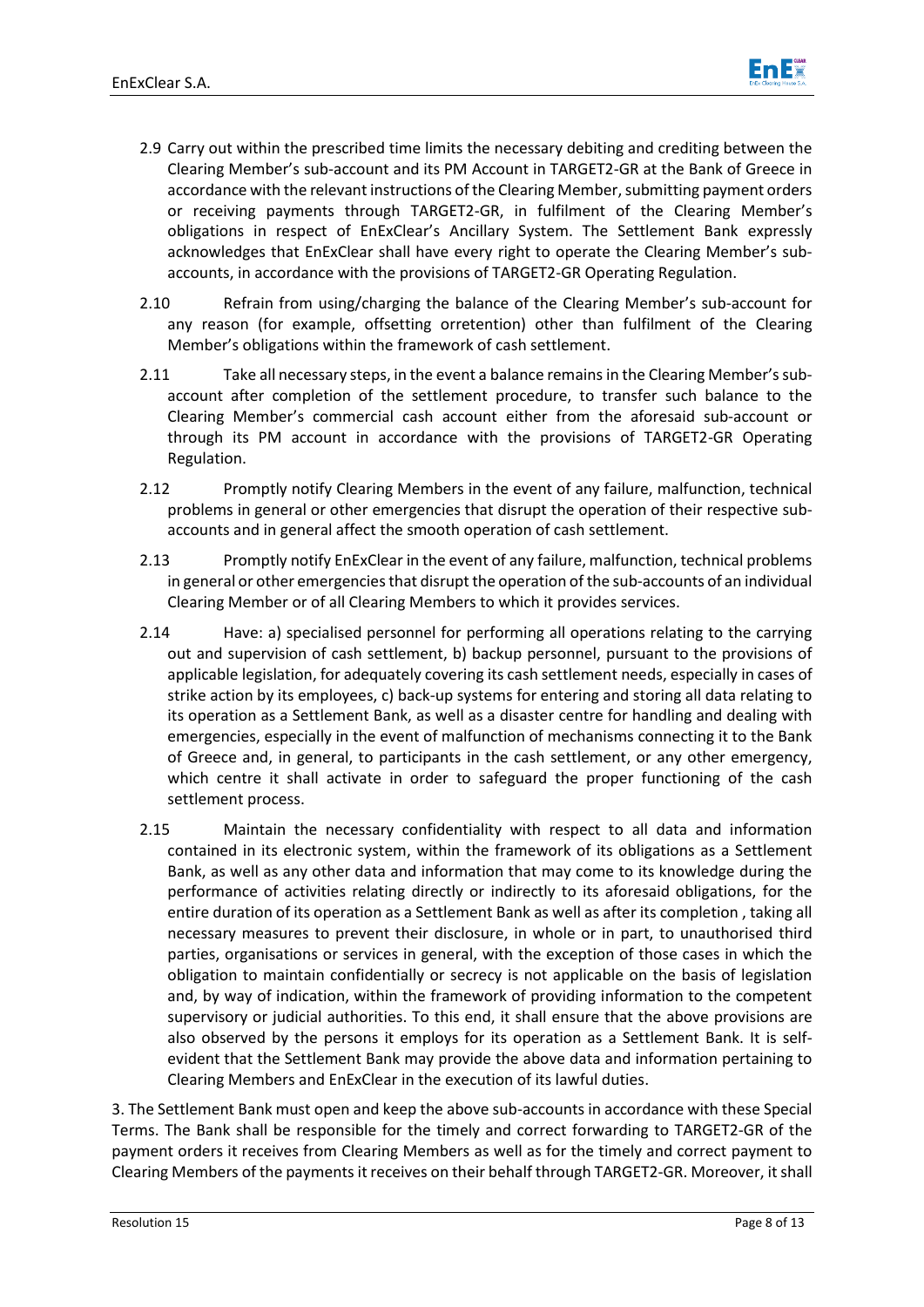

be responsible for the completeness, correctness and accuracy of the data, movements and balances of the above sub-accounts which it provides to Clearing Members in accordance with these Special Terms.

4. The Settlement Bank is not permitted to close any sub-account kept in TARGET2-GR for a Clearing Member, unless a new sub-account has first been opened for the Clearing Member by another Settlement Bank or by the Clearing Member itself, in the case where it is acting as a Settlement Bank. No sub-account may be closed immediately unless the capacity of Clearing Member has been lost, following relevant notification of the Settlement Bank by EnExClear. In any case, in order for a subaccount to be closed, the Settlement Bank must duly complete the standard form "TARGET2 form collection of Static Data – Sub Account for dedicated liquidity –" (Form 1014) and submit it to the Bank of Greece, forwarding a copy to EnExClear or through EnExClear, in accordance with EnExClear's procedures.

5. The Settlement Bank is not permitted to transfer to third parties any rights or obligations in connection with the Clearing Member arising from its capacity as a Settlement Bank in accordance with TARGET2-GR Operating Regulations and these Special Terms. This prohibition does not apply to its absorption, for any reason or cause, as a consequence of corporate transformation (particularly, for example, in cases of its merger with or acquisition by another bank).

6. The Settlement Bank shall be permitted to cease providing the relevant services in EnExClear's Ancillary System provided this is communicated in writing to EnExClear, with such notification also constituting termination of all agreements concluded by the Settlement Bank, in its capacity as such, with EnExClear. The aforesaid cessation (and termination) shall take effect after the lapse of thirty (30) days from the above notification without prejudice to the following stipulations:

- 6.1 Cessation shall be effective on the condition that the Settlement Bank has arranged, within the time limit stipulated above, all pending matters or debts towards EnExClear, and that the Clearing Members to whom it provides services have acquired the necessary sub-accounts at other Settlement Banks, in accordance with the provisions of TARGET2-GR Operating Regulation and EnExClear's procedures. EnExClear may set a longer time limit, if this is necessary for the fulfilment of the above obligations of the Settlement Bank in question and/or for the protection of the clearing or settlement systems connected with EnExClear. In the event of a longer time limit, the date of cessation and its effects shall be extended correspondingly.
- 6.2 Upon fulfilment of the conditions under 6.1, EnExClear shall accept the aforesaid cessation of services and inform the Settlement Bank accordingly. If it does not accept cessation, it must provide a reasoned reply.

#### **For the Settlement Bank**

*(please insert the full name of the legal entity and add the name & signature of its legal representative)*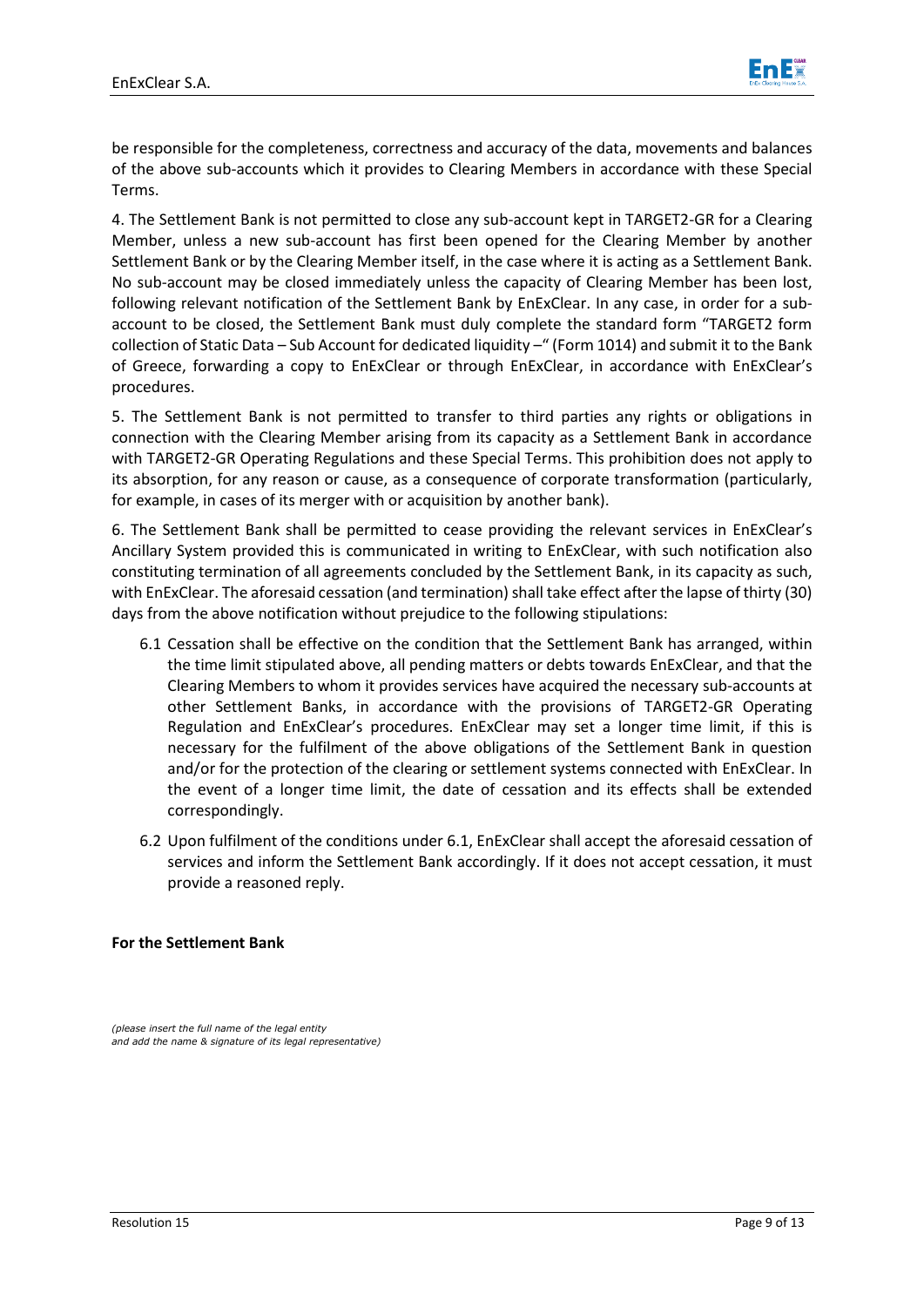

**Sample 2**

To EnEx Clearing House S.A. (EnExClear) EnEx Member Support Department 110, Athinon Ave. 104 42 Athens, Greece

Athens, ...........

# **JOINT DECLARATION OF SETTLEMENT BANK & CLEARING MEMBER REGARDING THE ENEXCLEAR ANCILLARY SYSTEM IN THE FRAMEWORK OF TARGET2-GR**

1) The legal entity with the company name ............................................, having its registered office in ........................... at ..............................., with Tax Registration No. ........................., legally represented for the signing hereof by ......................................., which is a Participant in TARGET2-GR and acts as Settlement Bank for the EnExClear Ancillary System (hereinafter "Settlement Bank") by virtue of the declaration "TARGET2 form of collection of Static Data – Debit mandate for AS settlement –" (Form 2002) dated ............. and the "DECLARATION & SPECIAL TERMS ON THE PROVISION OF SETTLEMENT BANK SERVICES TO THE ENEXCLEAR ANCILLARY SYSTEM IN THE FRAMEWORK OF TARGET2-GR" to ENEXCLEAR.

2) The legal entity with the company name ................................................, having its registered office in ........................... at ..............................., with Tax Registration No. ........................., legally represented for the signing hereof by ......................................., which is a Clearing Member with code no. ..................................... in accordance with the terms of the Clearing Rulebook for Transactions on HEnEx's Natural Gas Trading Platform (Regulatory Authority for Energy (RAE), Resolution 89/2022) "Approval of the Clearing Rulebook for Transactions on HEnEx's Natural Gas Trading Platform in accordance with art. 19 of L.4425/2016 (Government Gazette Α' 185), as in force» hereinafter "Clearing Rulebook".

## **Taking into account:**

1) Guideline ECB/2012/27 "on a Trans-European Automated Real-time Gross settlement Express Transfer system (TARGET2)" as in force from time to time.

2) The Regulation on the Operation of the Real-time Gross settlement Express Transfer system TARGET2-GR (hereinafter "TARGET2-GR Operating Regulation") dated 22/6/2015, as in force.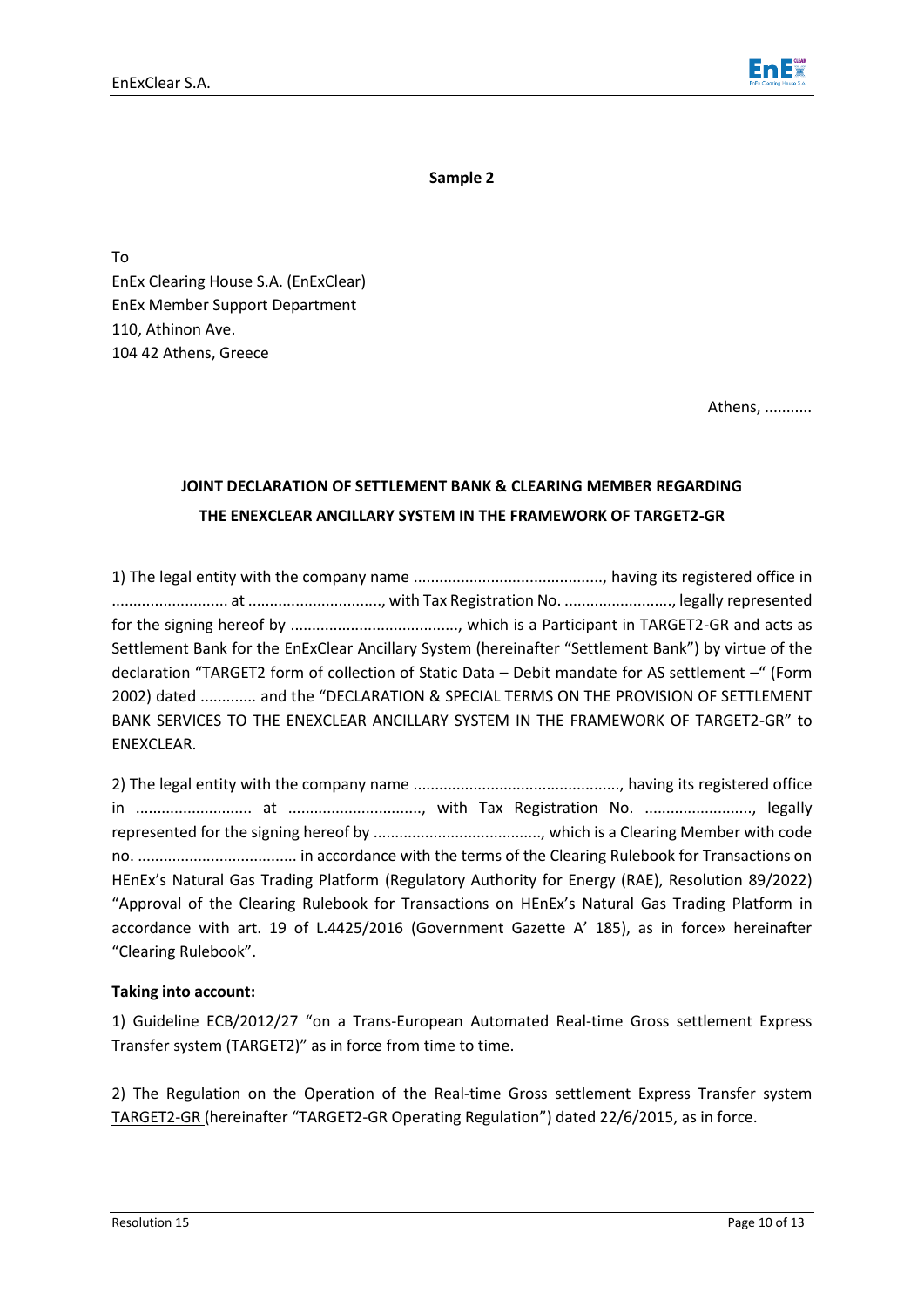

3) The fact that EnExClear, acting as Clearing House, in accordance with article 13, par. 2 and article 19, par.1 of the Law 4425/2016, performs the cash settlement of transactions on the Natural Gas Trading Platform of HEnEx within the framework of the provision of relevant services to the Clearing Members participating in the Clearing System of EnExClear.

4) The fact that the cash settlement of trades is carried out through TARGET2-GR (as a component of TARGET2), which is operated by the Bank of Greece, in accordance with the provisions of TARGET2- GR Operating Regulation, as well as the fact that EnExClear's relevant settlement system, which is an "ancillary system" in the sense of TARGET2-GR Operating Regulations, (hereinafter "EnExClear Ancillary System"), has been connected with TARGET-2-GR.

5) The terms of operation of settlement banks pursuant to TARGET2-GR Operating Regulation, which may provide cash settlement services, through TARGET2-GR at the Bank of Greece, to ancillary systems and to participants therein (Settlement Banks).

6) The fact that the Settlement Bank has submitted all the necessary, as above, declarations ("TARGET2 form of collection of Static Data – Debit mandate for AS settlement –" [Form 2002] dated ............. and "DECLARATION & SPECIAL TERMS ON THE PROVISION OF SETTLEMENT BANK SERVICES TO THE ENEXCLEAR ANCILLARY SYSTEM IN THE FRAMEWORK OF TARGET2-GR" dated ...........) to EnExClear and as a consequence is acting as a Settlement Bank in respect of the EnExClear Ancillary System, in accordance with TARGET2-GR Operating Regulations and EnExClear's procedures.

7) The declaration "TARGET2 form collection of Static Data – Sub Account for dedicated liquidity –" (Form 1014) dated ................., as signed by the Settlement Bank and attached hereto (in the original or photocopy, as instructed by EnExClear) on the basis of which the Settlement Bank will open a subaccount for the Clearing Member in TARGET2-GR at the Bank of Greece through submission of the declaration to the Bank of Greece by the Settlement Bank or by EnExClear, depending on the procedures followed by EnExClear.

# **Hereby declare the following:**

The Settlement Bank and the Clearing Member have agreed that the former should provide the latter with services relating to the EnExClear Ancillary System in order to facilitate the Clearing Member in its cash settlement of transactions, in accordance with TARGET2-GR Operating Regulations and the "Special Terms on the Provision of Settlement Bank Services to the EnExClear Ancillary System" to which the Settlement Bank has acceded by virtue of its "DECLARATION & SPECIAL TERMS ON THE PROVISION OF SETTLEMENT BANK SERVICES TO THE ENEXCLEAR ANCILLARY SYSTEM IN THE FRAMEWORK OF TARGET2-GR", dated ..........., to EnExClear.

As part of this agreement, the Settlement Bank shall open and keep for the Clearing Member all necessary subaccounts, as instructed, in TARGET2-GR, under its cash settlement account ("PM account" [Payments Module]) in TARGET2-GR at the Bank of Greece, on the basis of its declaration "TARGET2 form collection of Static Data - Sub Account for dedicated liquidity –" (Form 1014) dated

................, as same is attached (under 8) and in accordance with the terms hereof. The Settlement Bank, being aware of its respective obligations, shall take all necessary steps to provide the Clearing Member with settlement bank services and shall inform EnExClear accordingly, pursuant to TARGET2- GR Operating Regulations and EnExClear's procedures.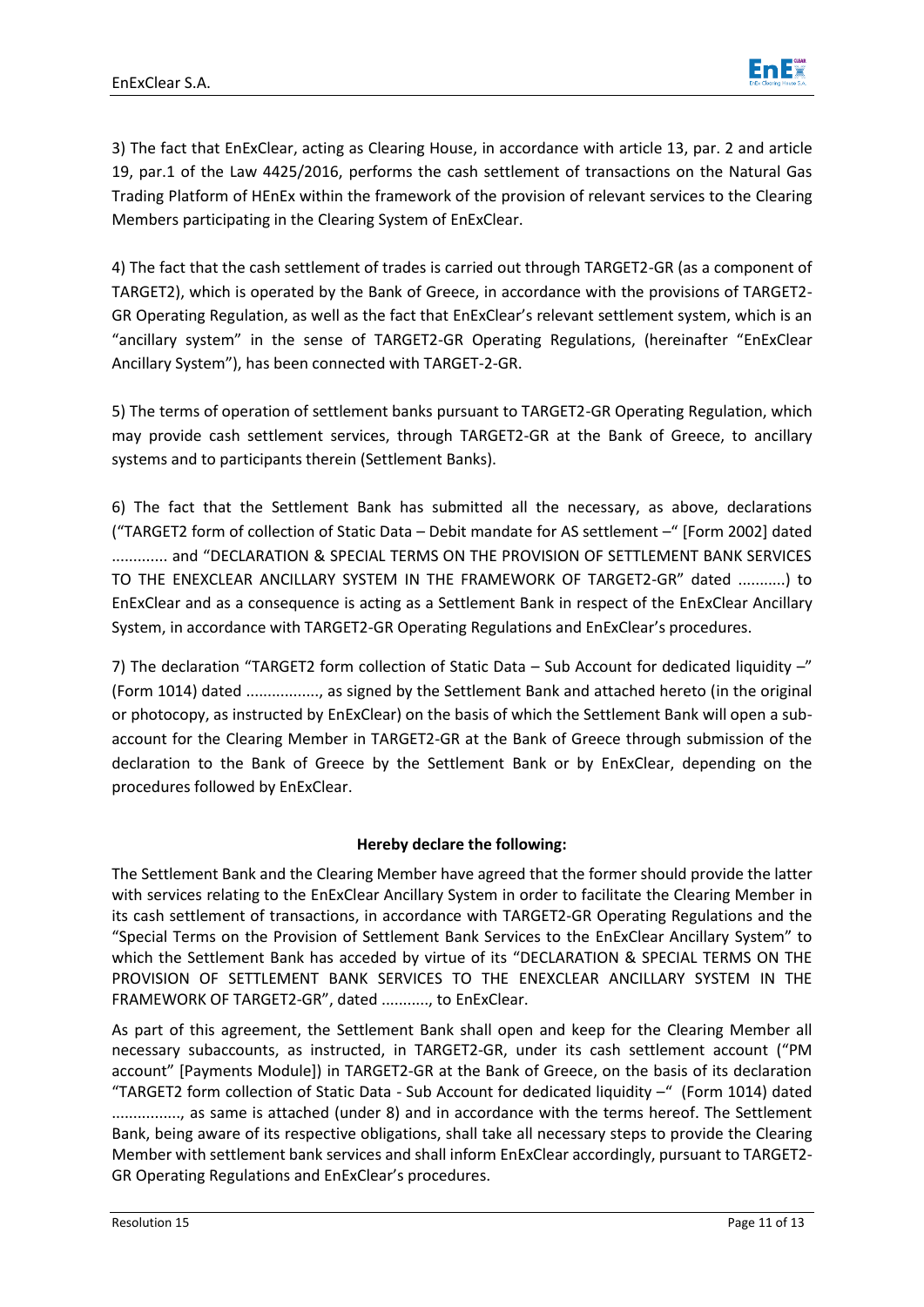

The Clearing Member has accepted the provision of settlement bank services by the Settlement Bank, in accordance with the above terms and shall fulfil its cash settlement obligations through the aforesaid sub-accounts.

More specifically, the Settlement Bank shall open upon simple request of the Clearing Member a subaccount that will be designated as a Natural Gas Sub-Account.

The Sub-Account shall be identified as such by a specific title of the form **SB-CM-G**, where:

SB = the relevant field shall be specified by the first 6 characters of the Settlement Bank's BIC (6 characters maximum),

CM = the relevant field shall be specified by the code of the Clearing Member for which the subaccount is being opened (3 characters),

G = the relevant field shall be specified by the letter G in the case of Sub-Account of Natural Gas.

The details of the sub-accounts already opened for the Clearing Member are as follows:

Name of Settlement Bank

BIC of Settlement Bank

Name of Clearing Member

Clearing Member Code

Clearing Member 's BIC

Sub-Account ΙΒΑΝ

Title of Sub-Account

Moreover, it is also expressly agreed and declared that the Settlement Bank and the Clearing Member:

- 1) Undertake the commitment to notify EnExClear of any change to the data of the Sub-Account kept by the Settlement Bank for the Clearing Member in accordance with the above, as the case may be.
- 2) Shall act in compliance with the settlement procedure as instructed each time by EnExClear on the basis of TARGET2-GR Operating Regulation.
- 3) Shall adopt adequate procedures for connecting the commercial accounts of the Clearing Member with the Sub-Accounts kept for it by the Settlement Bank in accordance with the above, and shall perform the necessary debits and credits through the aforesaid accounts and Sub-Accounts in order to ensure the timely and proper fulfilment of their respective obligations to EnExClear for the sake of the smooth operation of cash settlement.